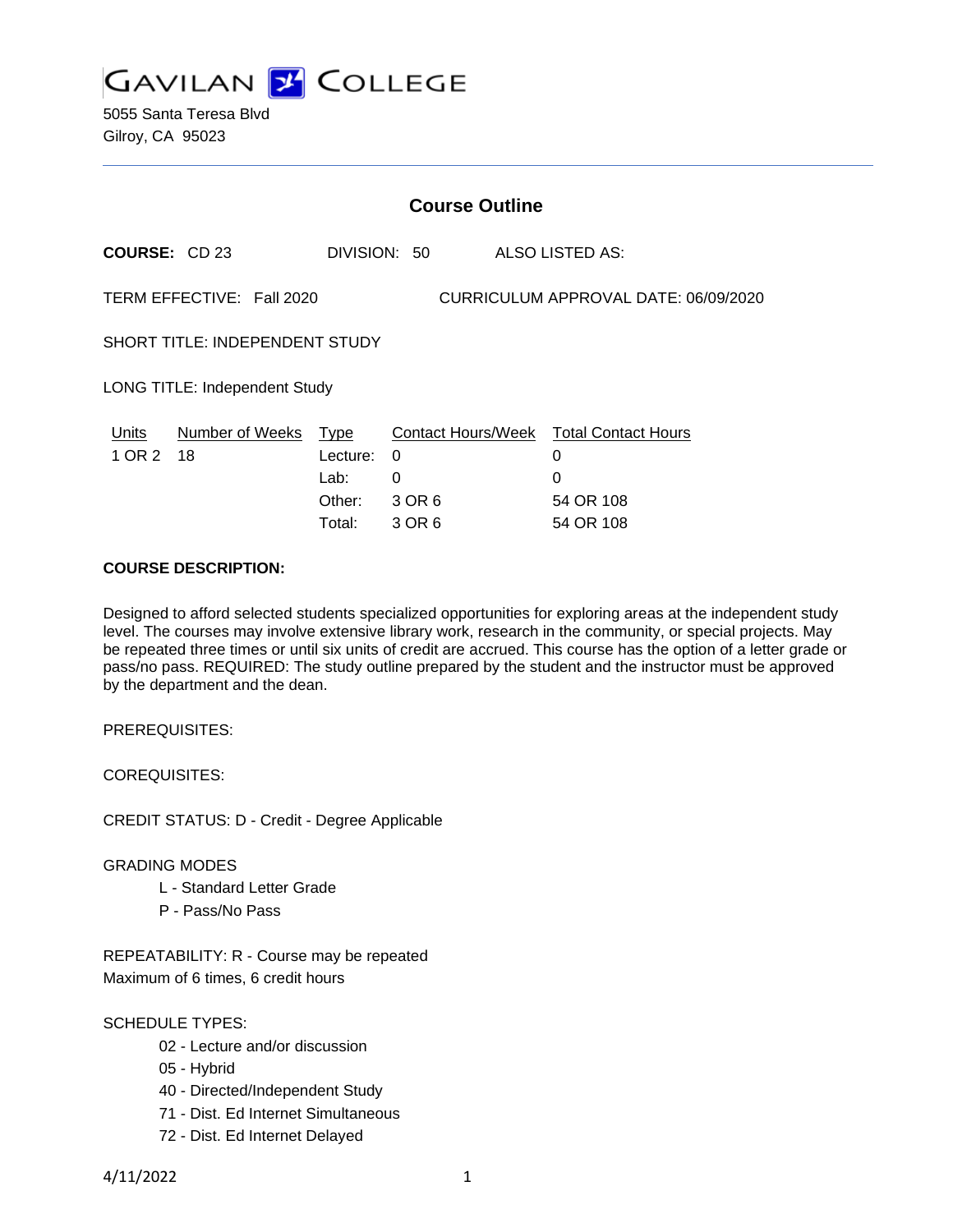**STUDENT LEARNING OUTCOMES:**

# **CONTENT, STUDENT PERFORMANCE OBJECTIVES, OUT-OF-CLASS ASSIGNMENTS**

Curriculum Approval Date: 06/09/2020